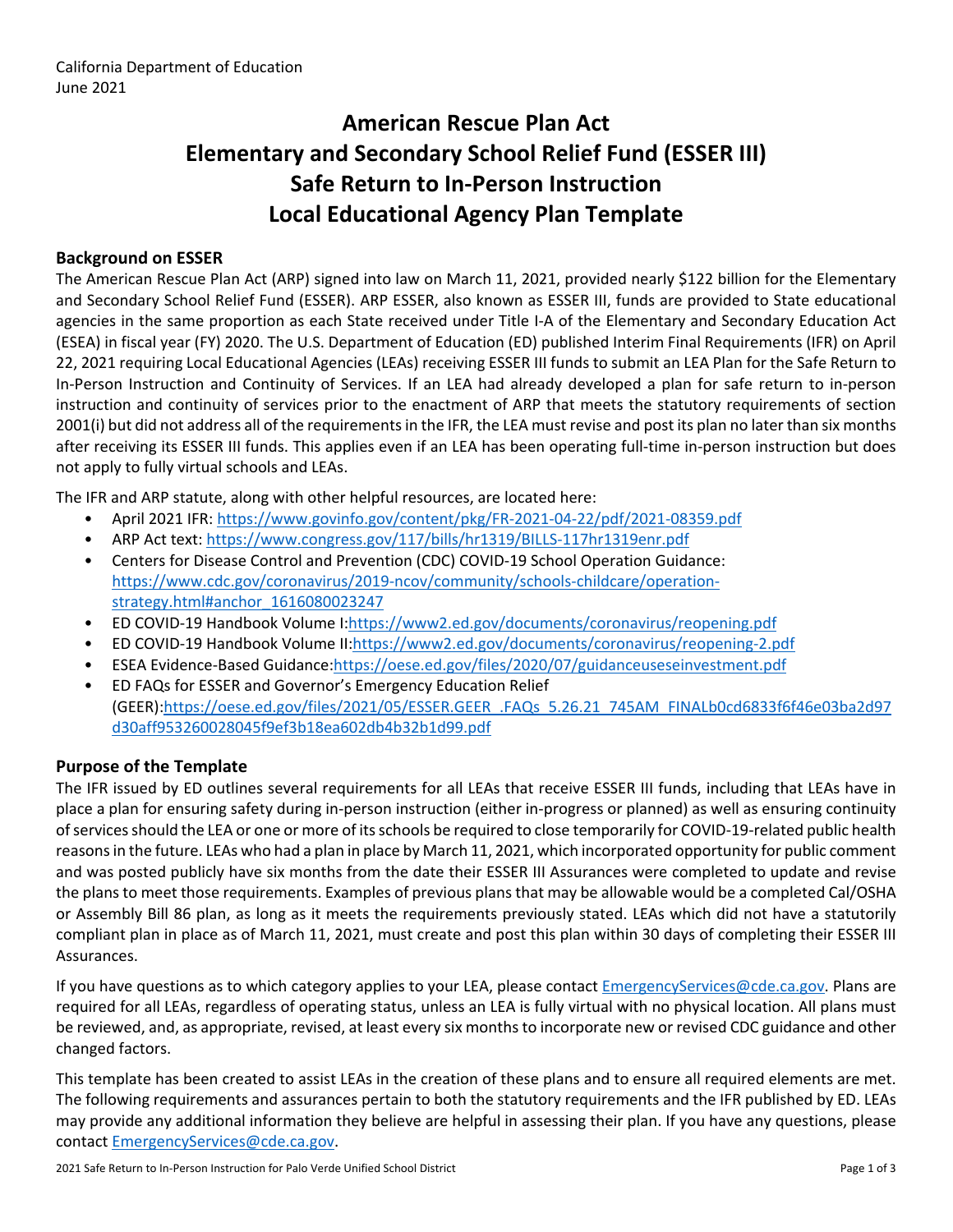## **LEA Plan for Safe Return to In-Person Instruction and Continuity of Services**

# **LEA Name:** Palo Verde Unified School District

Option for ensuring safe in-person instruction and continuity of services: has developed a plan

1. Please choose one:

 $\vert x \vert$ The LEA had a plan, as of March 11, 2021, that is already compliant with the ARP statute and will review and, as appropriate, revise it every six months to take into consideration the additional requirements of the IFR; or

NOTE: If your LEA already has a compliant plan as of March 11, 2021, and has assured such by checking the **box above, then you may skip questions 2-4 and complete the Assurance and Contact sections.**

The LEA has amended/created a plan compliant with the IFR using this template and has posted/will post it within 30 days of completing the ESSER III Assurances.

NOTE: If checking the box above that you are using this template to meet the 30 day plan requirements, you **must respond to each question in the template.**

Please note whether the LEA has a compliant plan and include a link to the plan, or acknowledge that the LEA is submitting a new plan and will post it within 30 days of receiving funds.

PVUSD has a compliant plan.

[https://www.pvusd.us/documents/COVID-19/PVUSD\\_COVID-19\\_Prevention\\_Plan\\_RUHS\\_approved\\_02.09.21.pdf](https://www.pvusd.us/documents/COVID-19/PVUSD_COVID-19_Prevention_Plan_RUHS_approved_02.09.21.pdf)

2. The LEA will maintain the health and safety of students, educators, and other school and LEA staff, and the extent to which it has adopted policies, and a description of any such policies, on each of the CDC's safety recommendations, including: universal and correct wearing of masks; modifying facilities to allow for physical distancing; handwashing and respiratory etiquette; cleaning and maintaining healthy facilities, including improving ventilation; contact tracing in combination with isolation and quarantine, in collaboration with the State, local, territorial, or Tribal health departments; diagnostic and screening testing; efforts to provide vaccinations to school communities; appropriate accommodations for children with disabilities with respect to health and safety policies; and coordination with State and local health officials.

Describe how the LEA will maintain, or continue to maintain, health and safety policies and procedures. Include a description of any adopted policies and procedures regarding the CDC's safety recommendations (or available LEA website links to such policies). Include descriptions of appropriate accommodations adopted and coordination efforts conducted with outside State and local health officials. Please include or describe current public health conditions, applicable State and local rules and restrictions, and other contemporaneous information that informs your decision-making process.

3. The LEA will ensure continuity of services, including but not limited to services to address students' academic needs and students' and staff social, emotional, mental health and other needs, which may include student health and foodservices.

Describe how the LEA will ensure continuity of services in case isolation, quarantine, or future school closures are required, including how the LEA will meet the needs of students with disabilities and English learners.